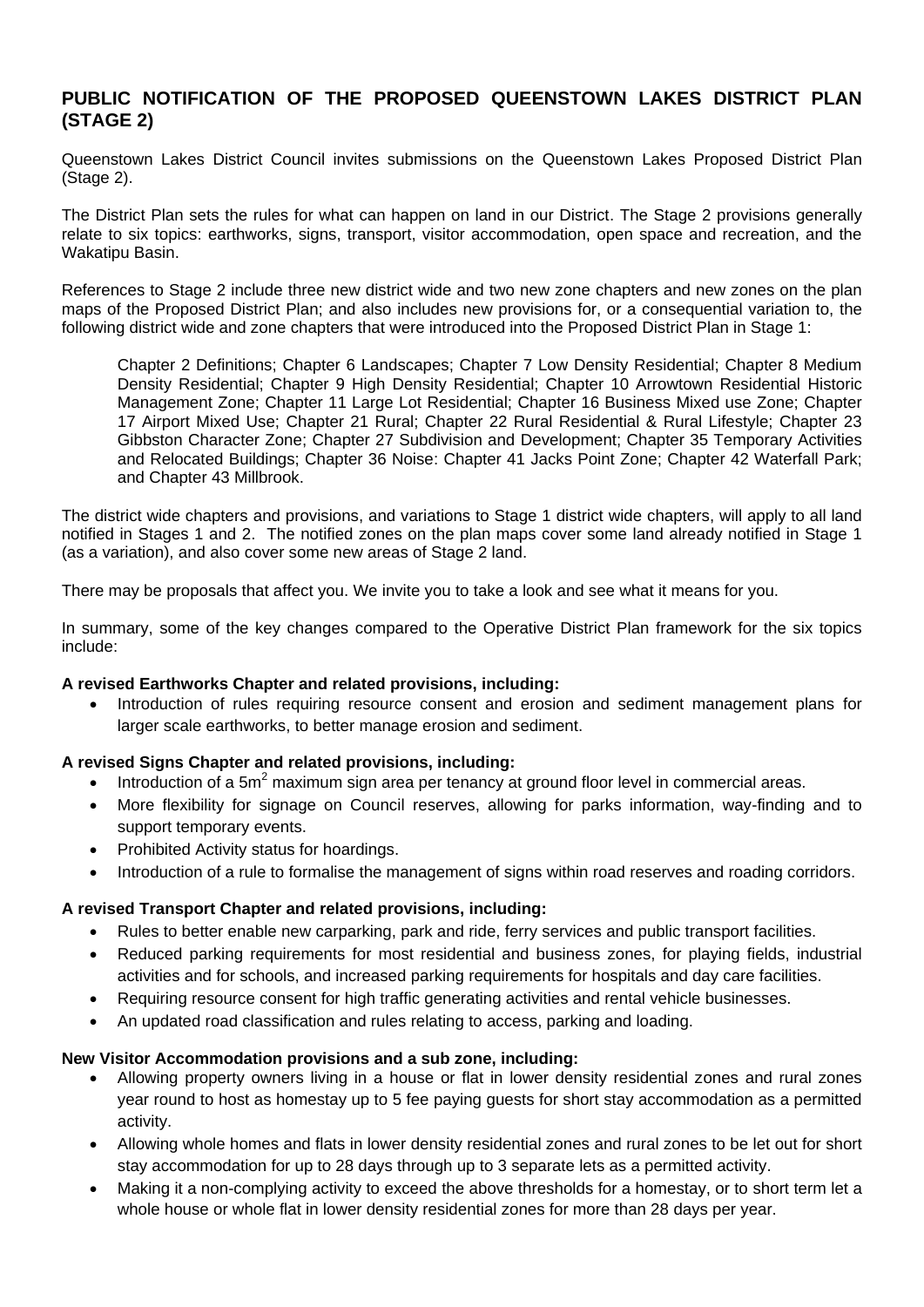- Introduction of a Visitor Accommodation Sub Zone on the planning maps.
- Requiring a restricted discretionary activity consent in the High Density Residential Zone and Visitor Accommodation Subzones for visitor accommodation exceeding the permitted activity thresholds. Requiring a controlled activity consent to exceed the permitted activity thresholds in the Business Mixed Use Zone.

## **A new Open Space and Recreation Chapter and zones and related provisions, including:**

- Introduction of five new zones and four sub zones on the planning maps to better manage our parks, community buildings and the associated activities.
- The new zones will replace many parks, reserves and sites with community buildings that are designated under the Proposed District Plan, and mostly zoned Rural or Low Density Residential in Stage 1. Where these replace a zone notified in the Stage 1 Proposed District Plan the new zones will be a variation.
- The new zones will also include land that has not yet been notified yet through Stage 1 of the Proposed District Plan. This land is located in areas such as Shotover Country and the Township Zones. These new zones form Stage 2 of the Proposed District Plan.

# **A new Wakatipu Basin Chapter and zone and related provisions, including:**

- Introduction of a new Wakatipu Basin Rural Amenity Zone, including a Lifestyle Precinct that will provide for subdivision of land in the precinct to an average lot size of 1 hectare with a minimum lot size of 0.6ha.
- For all other areas of the Wakatipu Basin Rural Amenity Zone, subdivision of land under 80 hectares will be a non-complying activity.
- The new zone is a variation to land notified in Stage 1 of the Proposed District Plan as Rural, Rural Lifestyle and Rural Residential within the Wakatipu Basin area.

# **Planning Maps: Proposed District Plan Stage 2 notification:**

- Stage 2 planning maps are provided that show:
	- o Existing and new roads which will be affected by the Stage 2 topics.
	- o Open Space and Recreation Zones located throughout the District.
	- o Wakatipu Basin Rural Amenity Zone, including the Wakatipu Basin Lifestyle Precinct, located in the rural areas of the Wakatipu Basin.

All Queenstown Lakes District Ratepayers should have received a summary in the mail. If you didn't receive a copy, you can check it out any time online at [www.qldc.govt.nz/proposed-district-plan.](http://www.qldc.govt.nz/proposed-district-plan)

## **Where to view the Proposed District Plan Stage 2 and Planning Maps**

In addition to viewing the Proposed District Plan online it can also be viewed at any of the following locations during business hours. (Council offices 8.30am-5pm. Library opening hours vary, please check [www.codc](http://www.codc-qldc.govt.nz/)[qldc.govt.nz](http://www.codc-qldc.govt.nz/) for details).

## **Council Offices:**

- 10 Gorge Road, Queenstown
- 74 Shotover Street, Queenstown
- Wanaka Service Centre, 47 Ardmore Street, Wanaka
- 33 Reece Crescent, Wanaka

## **Public Libraries:**

- Queenstown Library: 10 Gorge Road
- Wanaka Library: Dunmore Street
- Arrowtown Library: 58 Buckingham Street
- Makarora Library: Rata Road
- Glenorchy Library: 13 Islay Street
- Lake Hawea Library: Myra Street